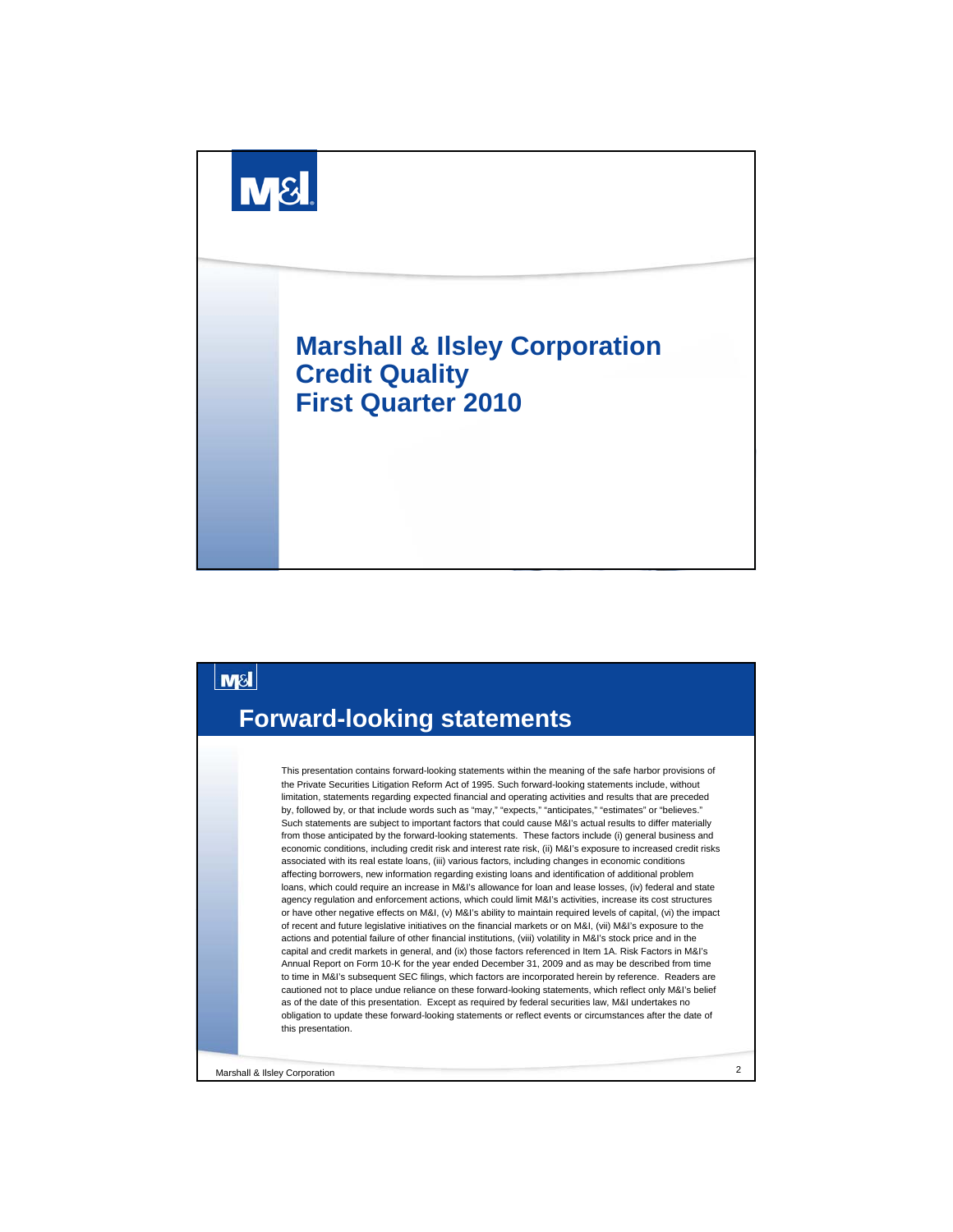

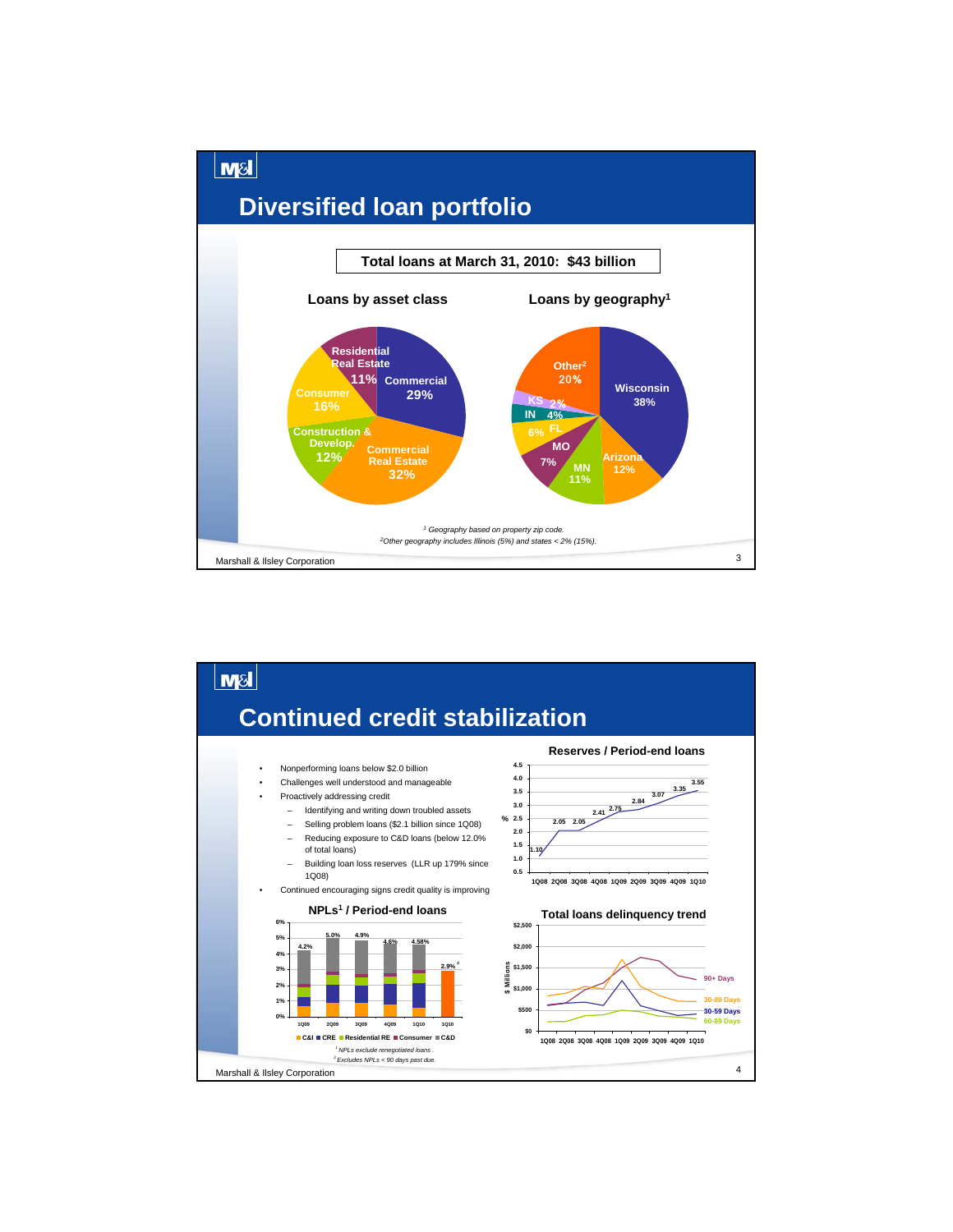#### **Stabilizing inflows of nonperforming loans**

 $\lfloor \mathsf{m}\mathsf{s}\rfloor$ 

| (Smil)                                                                                                                                                   |                               | 2008                          |                               |                                 |                                |                                | 2009                              |                                   | 2010                           |  |
|----------------------------------------------------------------------------------------------------------------------------------------------------------|-------------------------------|-------------------------------|-------------------------------|---------------------------------|--------------------------------|--------------------------------|-----------------------------------|-----------------------------------|--------------------------------|--|
|                                                                                                                                                          | 1Q                            | 2Q                            | 3Q                            | 4Q                              | 1Q                             | 2Q                             | 3Q                                | 4Q                                | 1Q                             |  |
| <b>Beginning</b>                                                                                                                                         | \$687                         | \$774                         | \$1,007                       | \$1,261                         | \$1,527                        | \$2,075                        | \$2,416                           | \$2,250                           | \$2,045                        |  |
| Increases                                                                                                                                                | 455                           | 749                           | 636                           | 1,101                           | 1,120                          | 1,302                          | 843                               | $943-1$                           | 674                            |  |
| Decreases:<br>Charge-offs<br>ORE / Sold<br><b>Accrual / TDR</b><br>Paydowns / Other<br><b>Total Decreases</b>                                            | 104<br>158<br>22<br>84<br>368 | 229<br>132<br>71<br>84<br>516 | 109<br>168<br>37<br>68<br>382 | 438<br>182<br>105<br>110<br>835 | 202<br>188<br>72<br>110<br>572 | 474<br>208<br>91<br>188<br>961 | 383<br>325<br>124<br>177<br>1,009 | 486<br>344<br>120<br>198<br>1,148 | 372<br>195<br>58<br>140<br>765 |  |
| Ending                                                                                                                                                   | \$774                         | \$1,007                       | \$1,261                       | \$1,527                         | \$2,075                        | \$2,416                        | \$2,250                           | \$2,045                           | \$1,954                        |  |
| <sup>1</sup> Includes \$170 million transfer of related renegotiated commercial real estate loans discussed in 4Q09 earnings release<br>conference call. |                               |                               |                               |                                 |                                |                                |                                   |                                   |                                |  |
| Marshall & Ilsley Corporation                                                                                                                            |                               |                               |                               |                                 |                                |                                |                                   |                                   | 5                              |  |

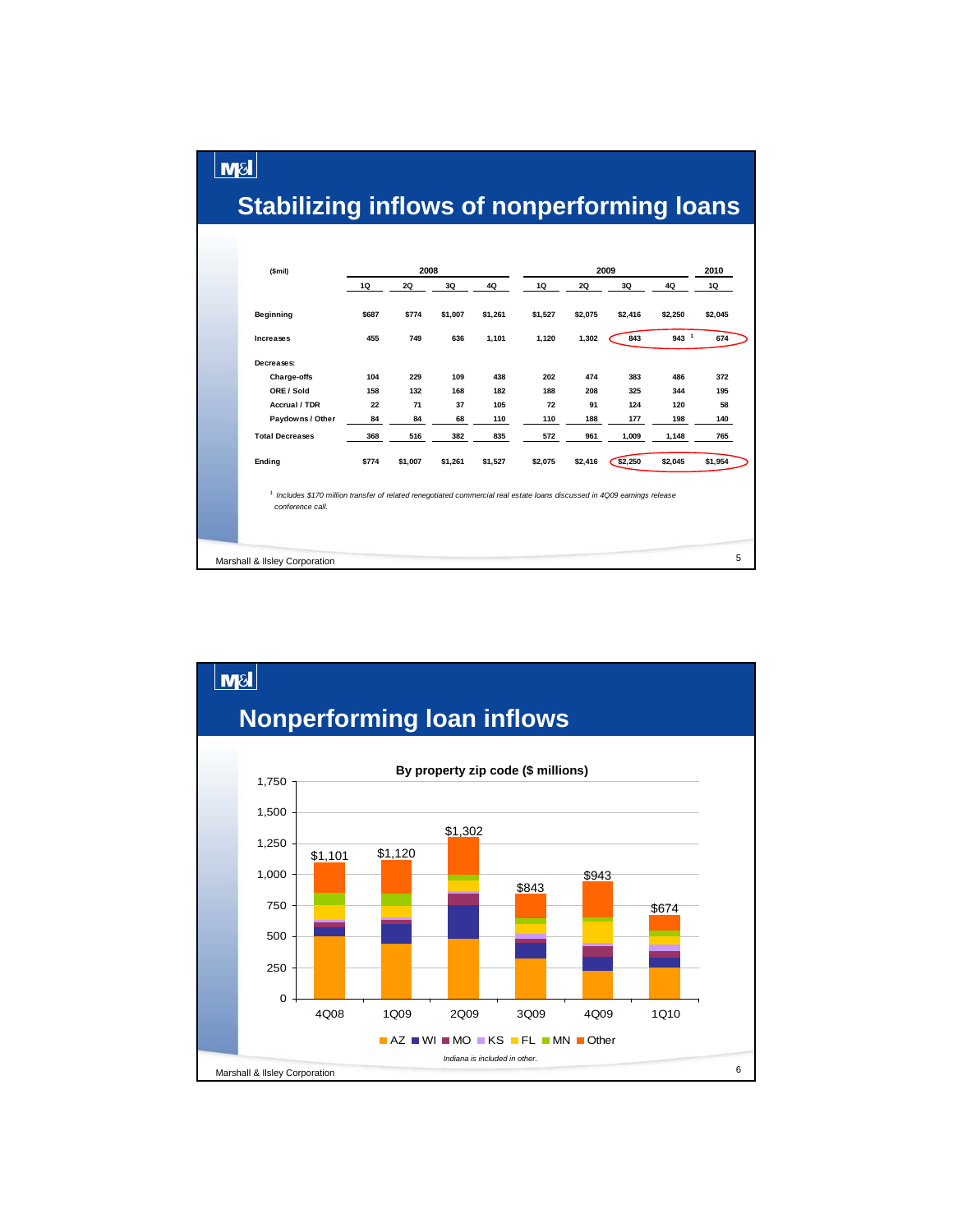

| <b>Strong reserve coverage</b>                                                                                                                                                                                                                                                                                                                                                                                                                                 |                                                                                                                                                                                                                                                                                                                                                                                                                                              |
|----------------------------------------------------------------------------------------------------------------------------------------------------------------------------------------------------------------------------------------------------------------------------------------------------------------------------------------------------------------------------------------------------------------------------------------------------------------|----------------------------------------------------------------------------------------------------------------------------------------------------------------------------------------------------------------------------------------------------------------------------------------------------------------------------------------------------------------------------------------------------------------------------------------------|
| Total nonperforming loans <sup>1</sup><br>٠<br>- Unpaid principal balance<br>- Lifetime charge-offs<br>Ledger balance<br>Total reserve for loan & lease losses<br>Loan loss reserve coverage ratio                                                                                                                                                                                                                                                             | As of March 31, 2010<br>(\$ millions)<br>\$2.782<br>828<br>\$1.954<br>\$1.515<br>$80%^{2}$                                                                                                                                                                                                                                                                                                                                                   |
| Nonperforming loans subject to specific<br>impairment analysis (FAS 114)<br>Total nonperforming loans<br>- Unpaid principal balance<br>\$1,868<br>- Lifetime charge-offs<br>547<br>Ledger balance \$1,321<br>Reserves based on specific<br>impairment analysis \$228<br>Lifetime charge-offs result in 29% haircut<br>Note: Nonperforming loans > \$1 million are analyzed<br>for impairment on a quarterly basis and written down<br>to net realizable value. | Nonperforming loans NOT subject to specific<br>impairment analysis<br>Total nonperforming loans<br>Unpaid principal balance<br>\$914<br>- Lifetime charge-offs<br>281<br>Ledger balance \$633<br>Reserves net of specific allocation \$1,155 <sup>3</sup><br>Loan loss reserve coverage<br>ratio of loans not subject to<br>specific impairment analysis<br>182°<br><sup>1</sup> Includes \$55 million of nonperforming loans held for sale. |
| Marshall & Ilsley Corporation                                                                                                                                                                                                                                                                                                                                                                                                                                  | <sup>2</sup> Loan loss coverage ratio excludes nonperforming loans held for sale.<br><sup>3</sup> Excludes \$132 million of loan loss reserve assigned to renegotiated loans.<br>8                                                                                                                                                                                                                                                           |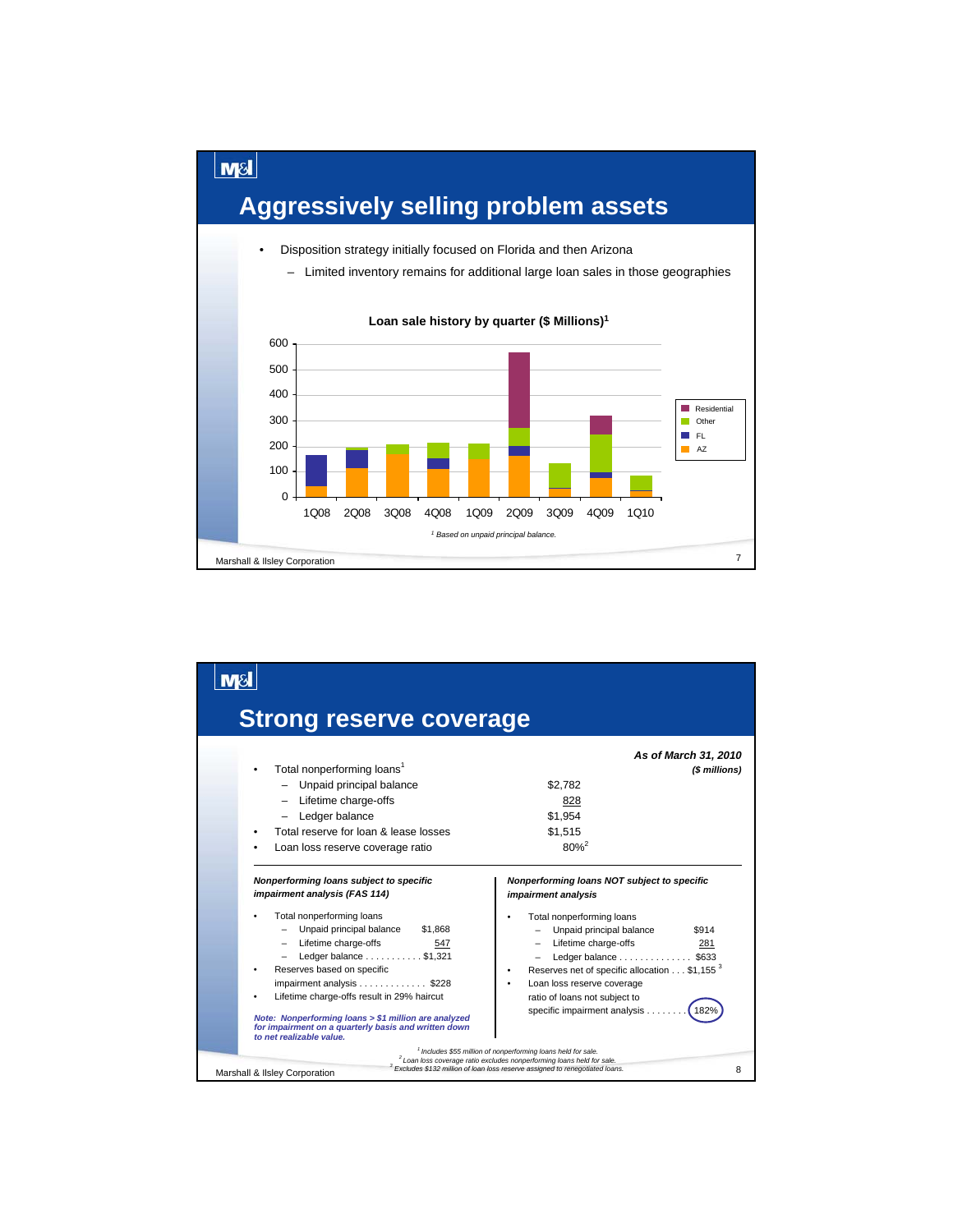

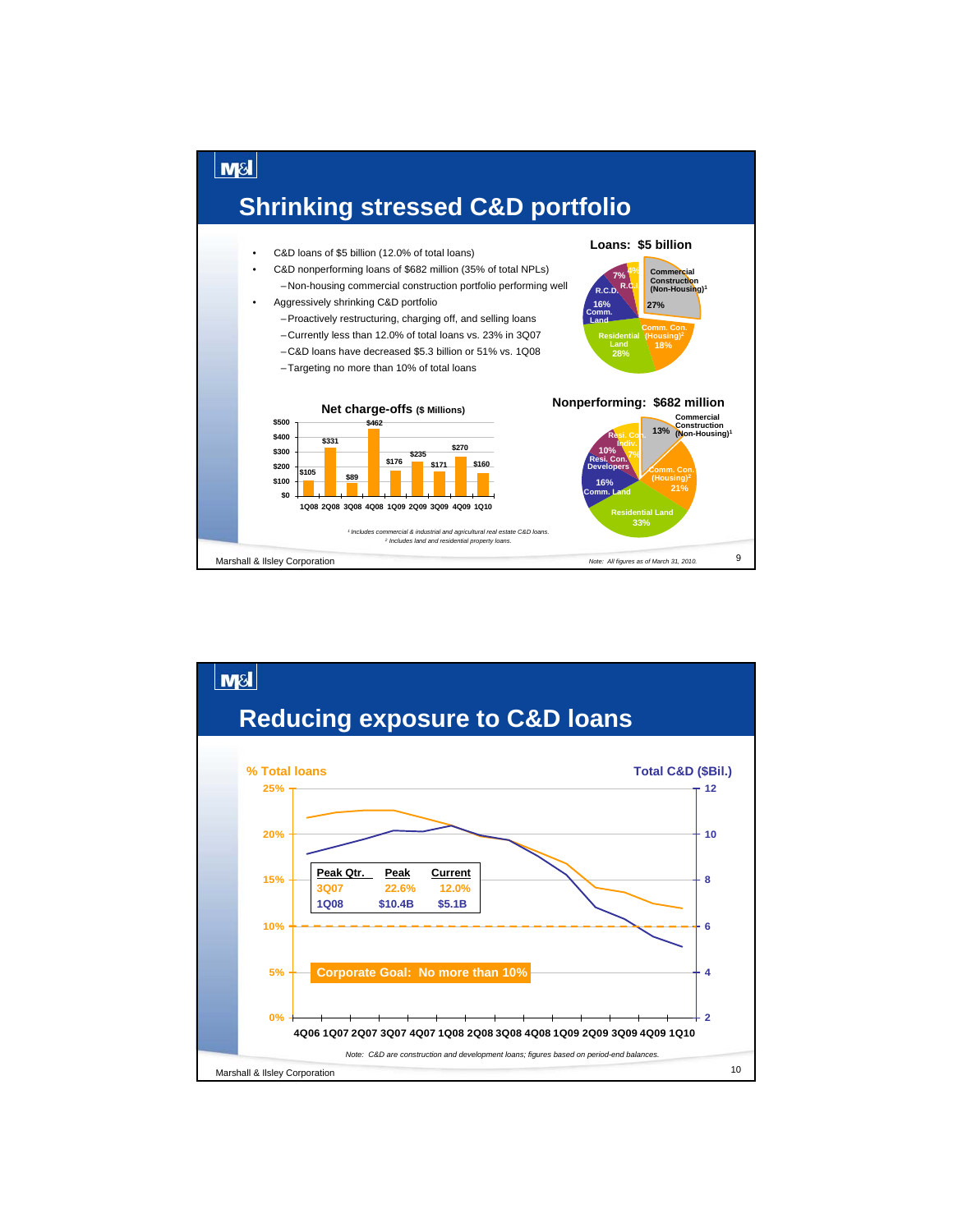

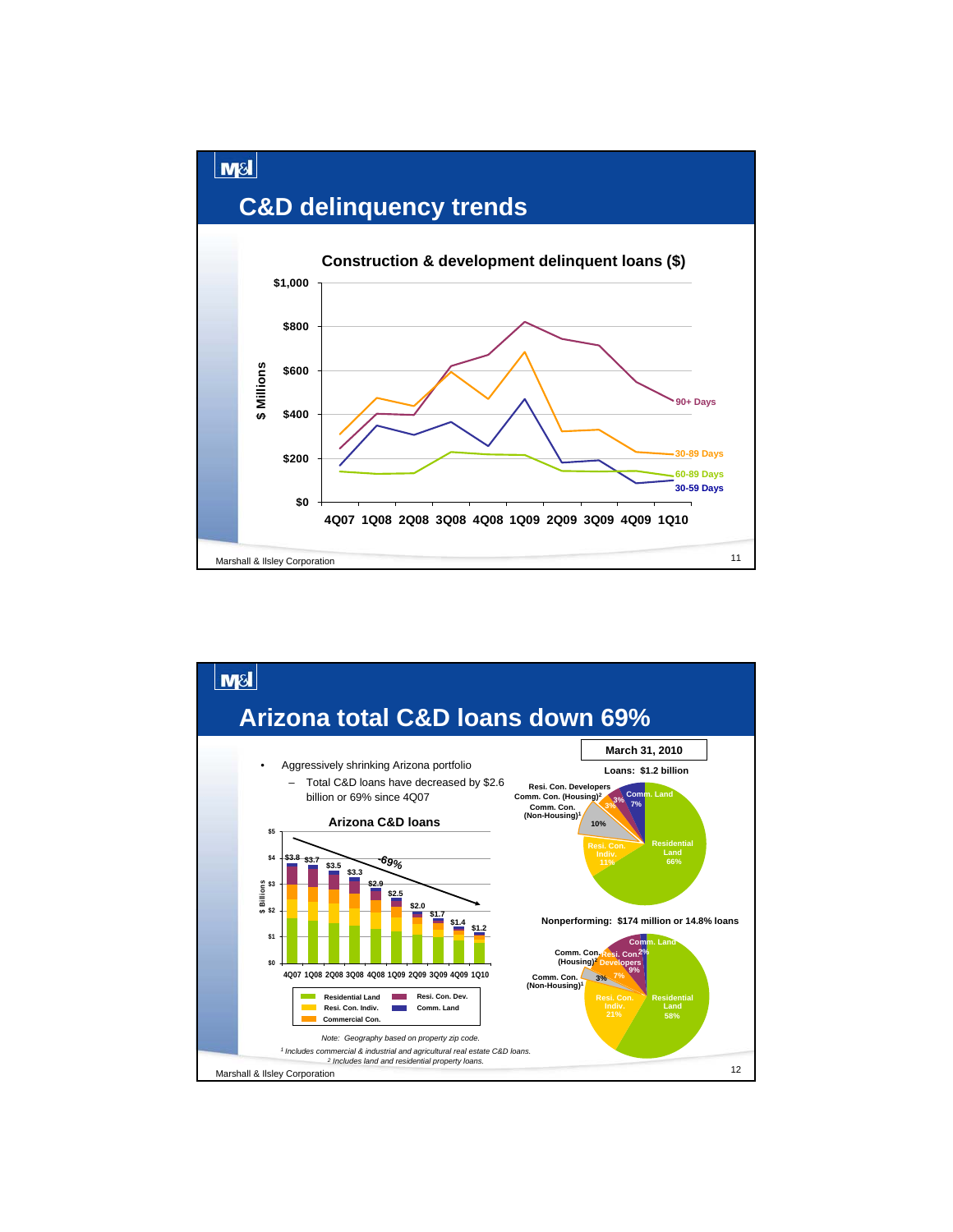

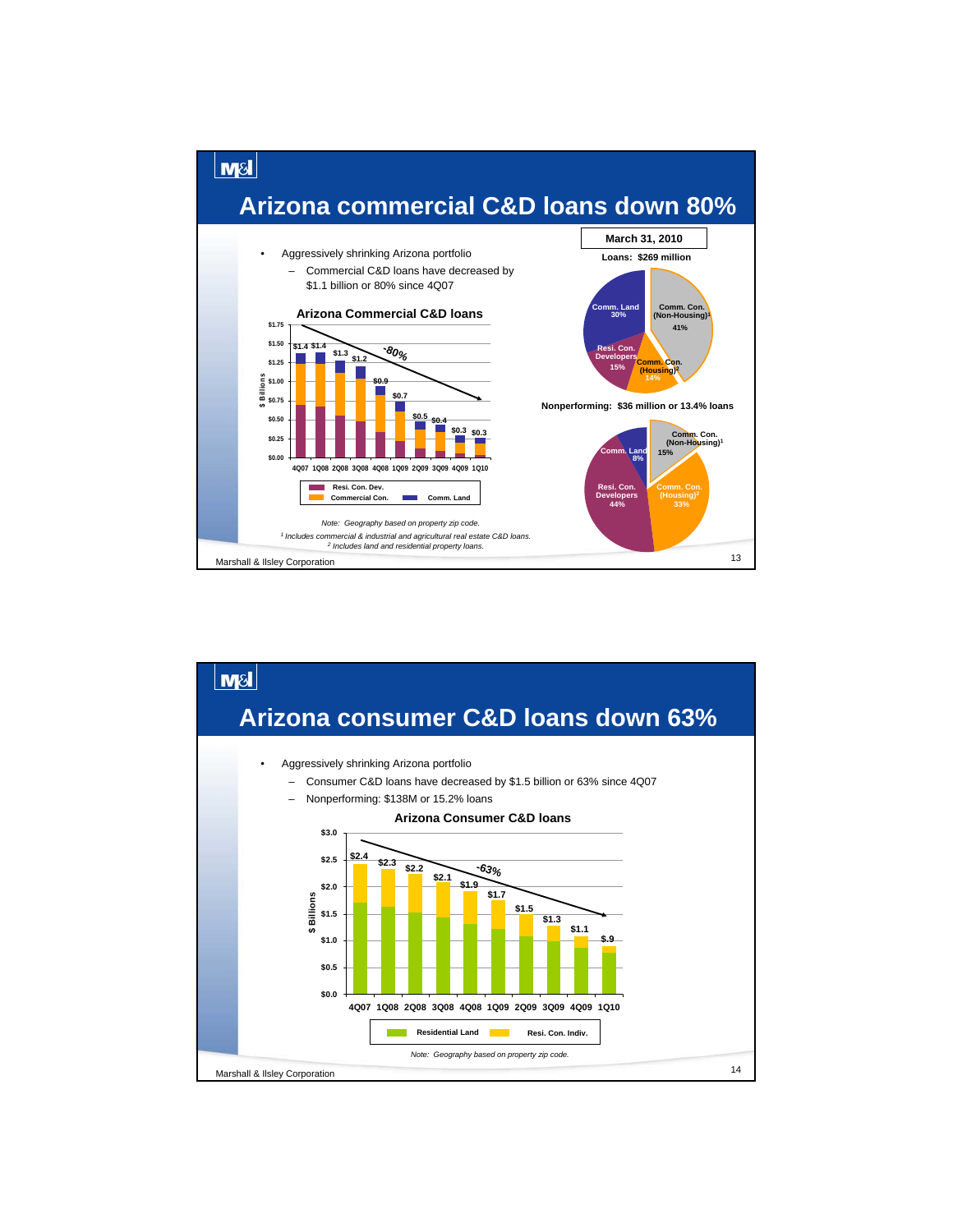

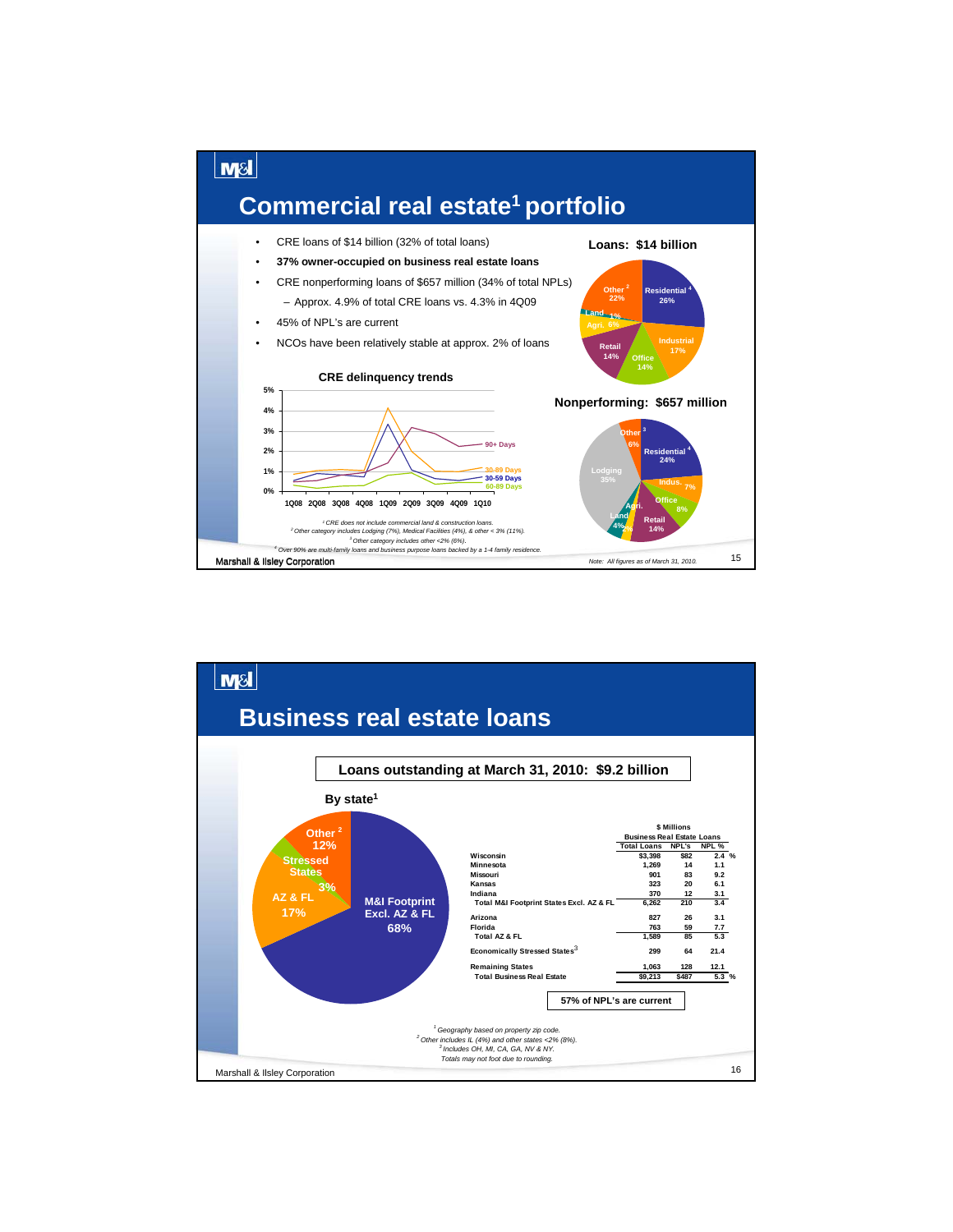

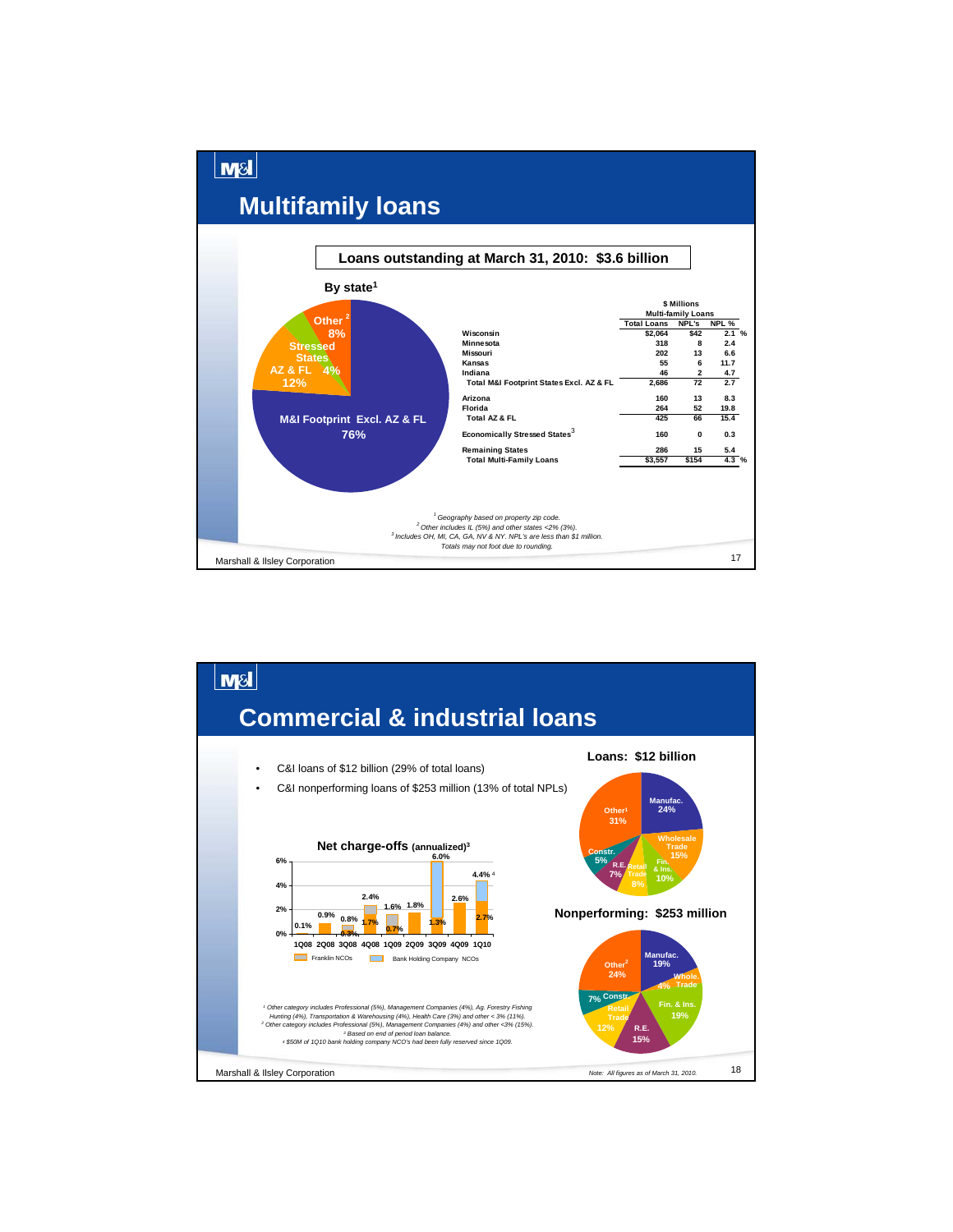

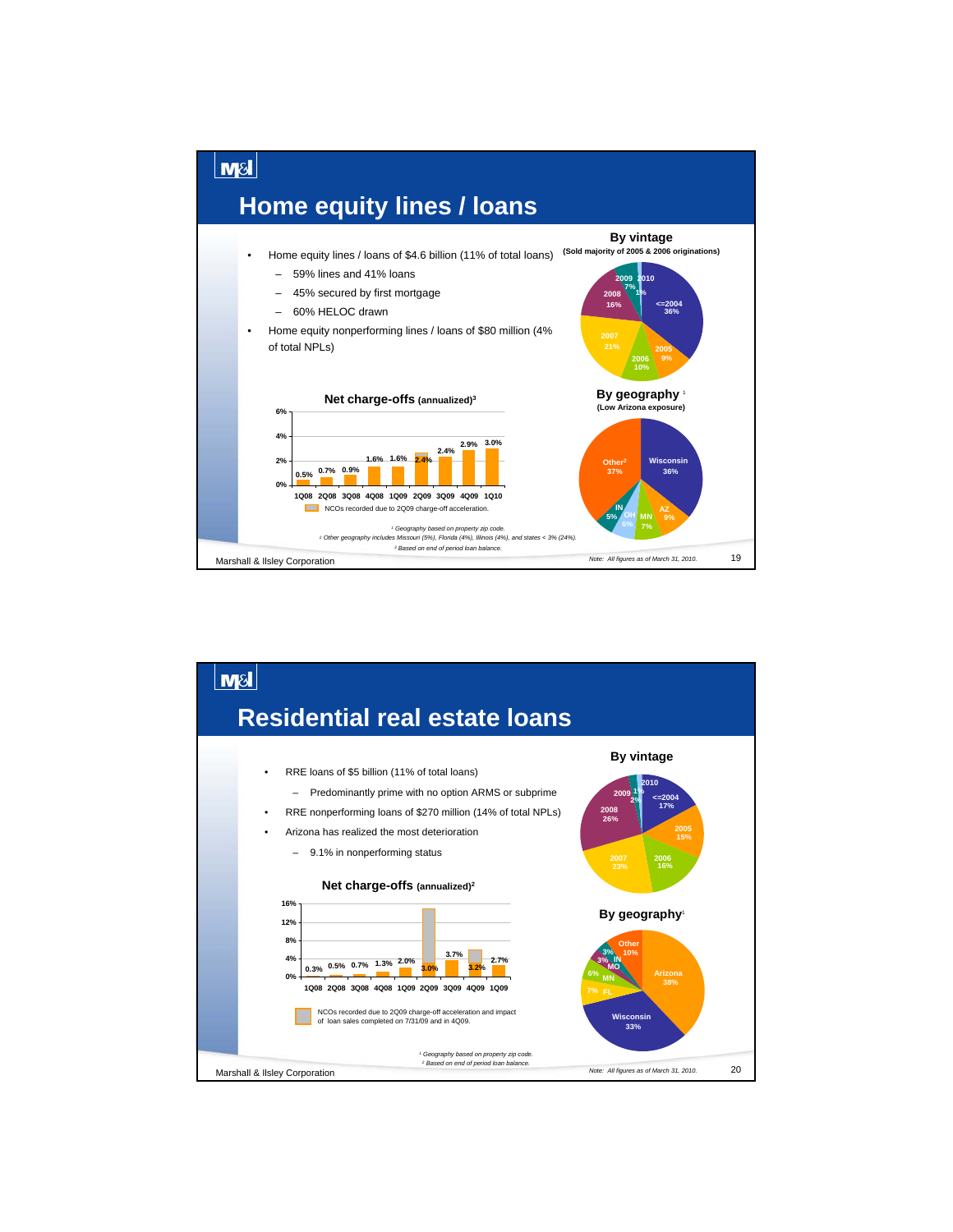

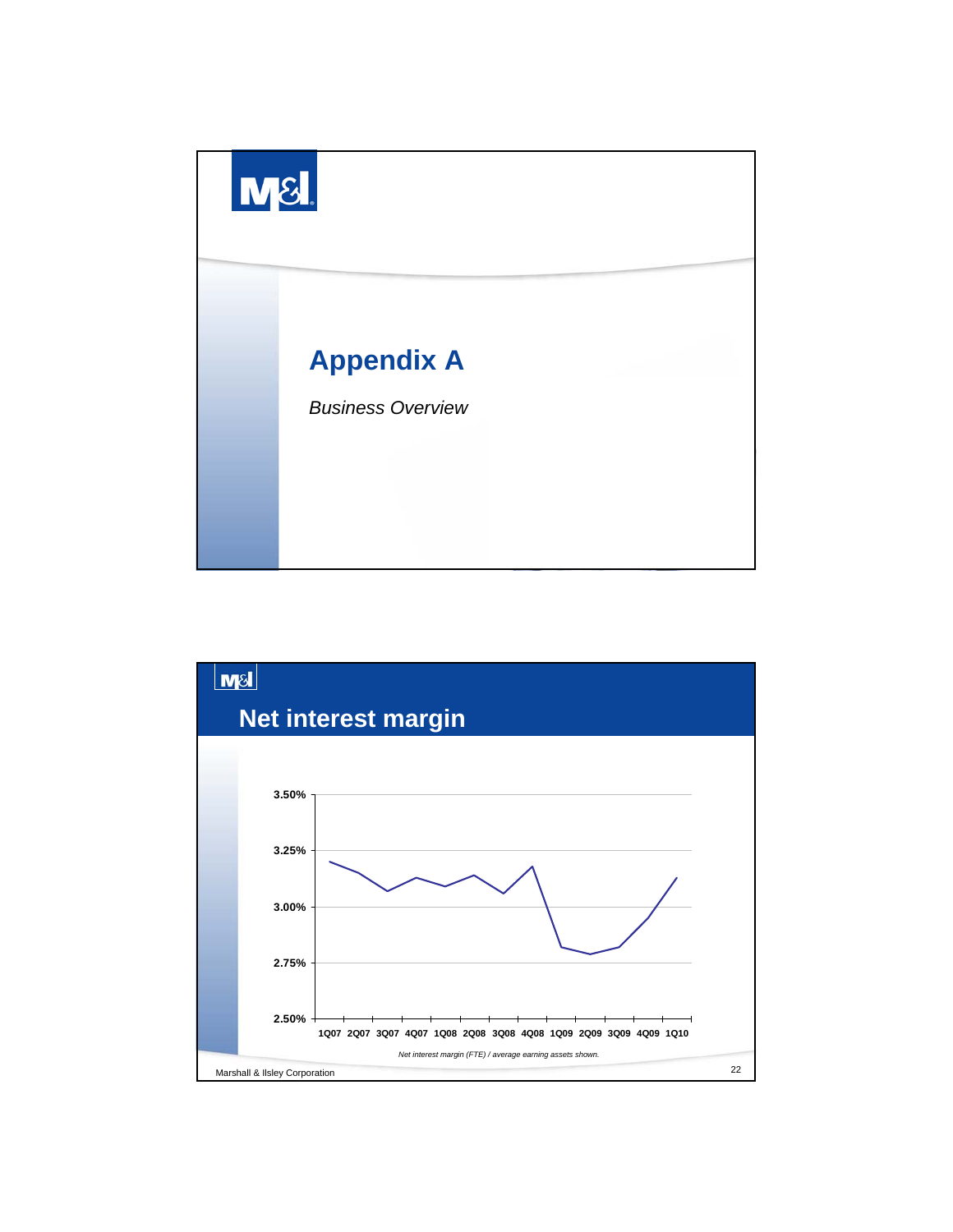

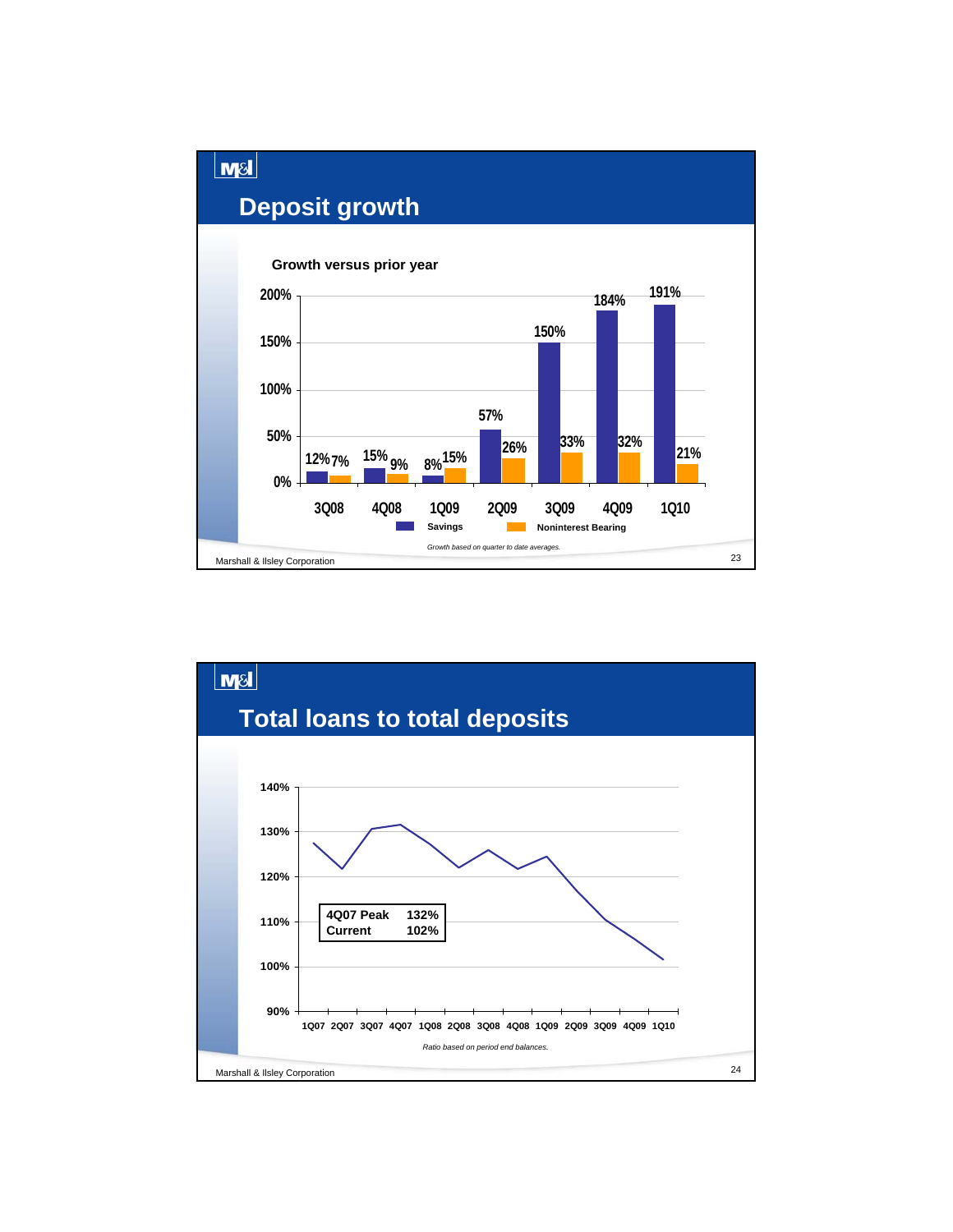

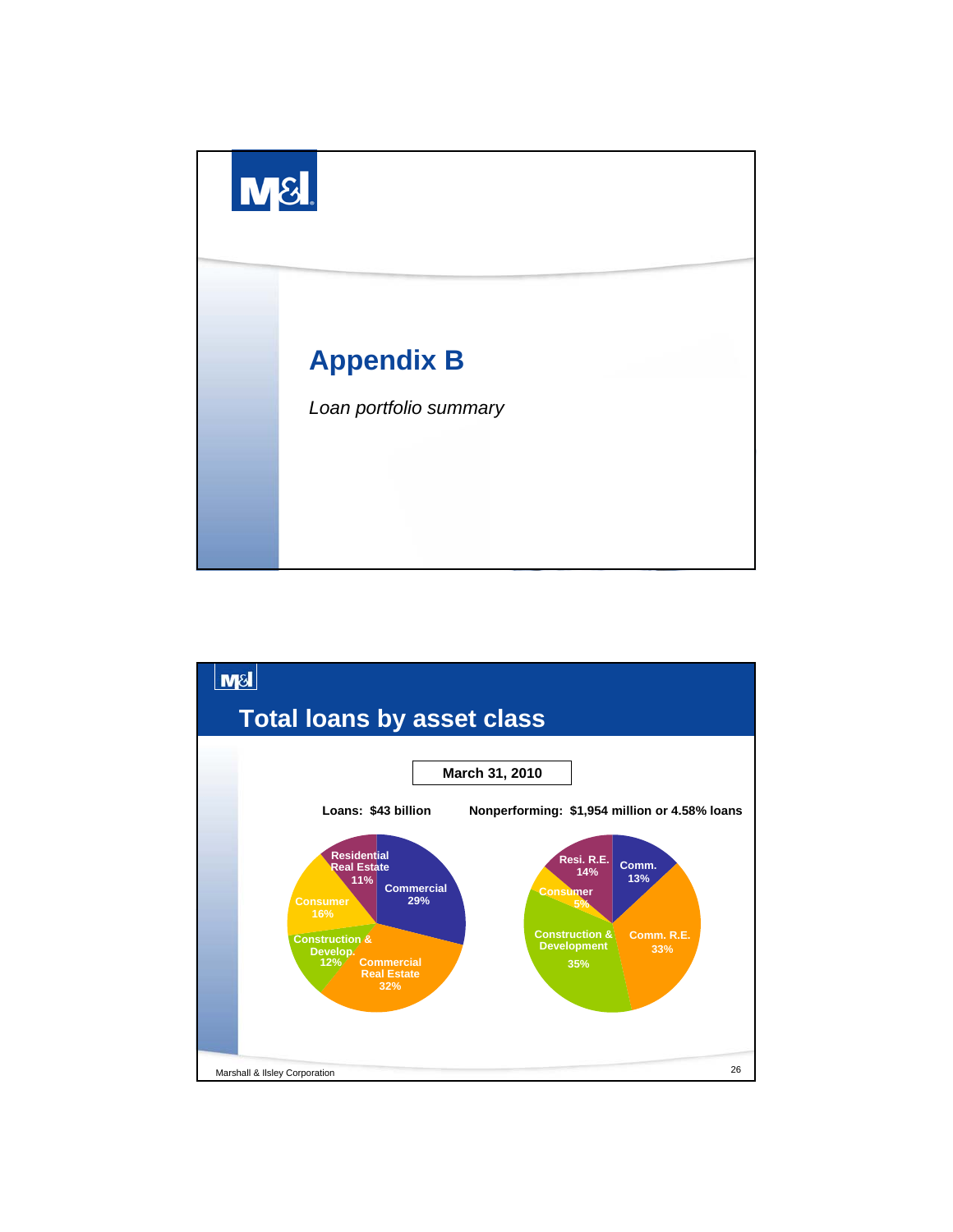

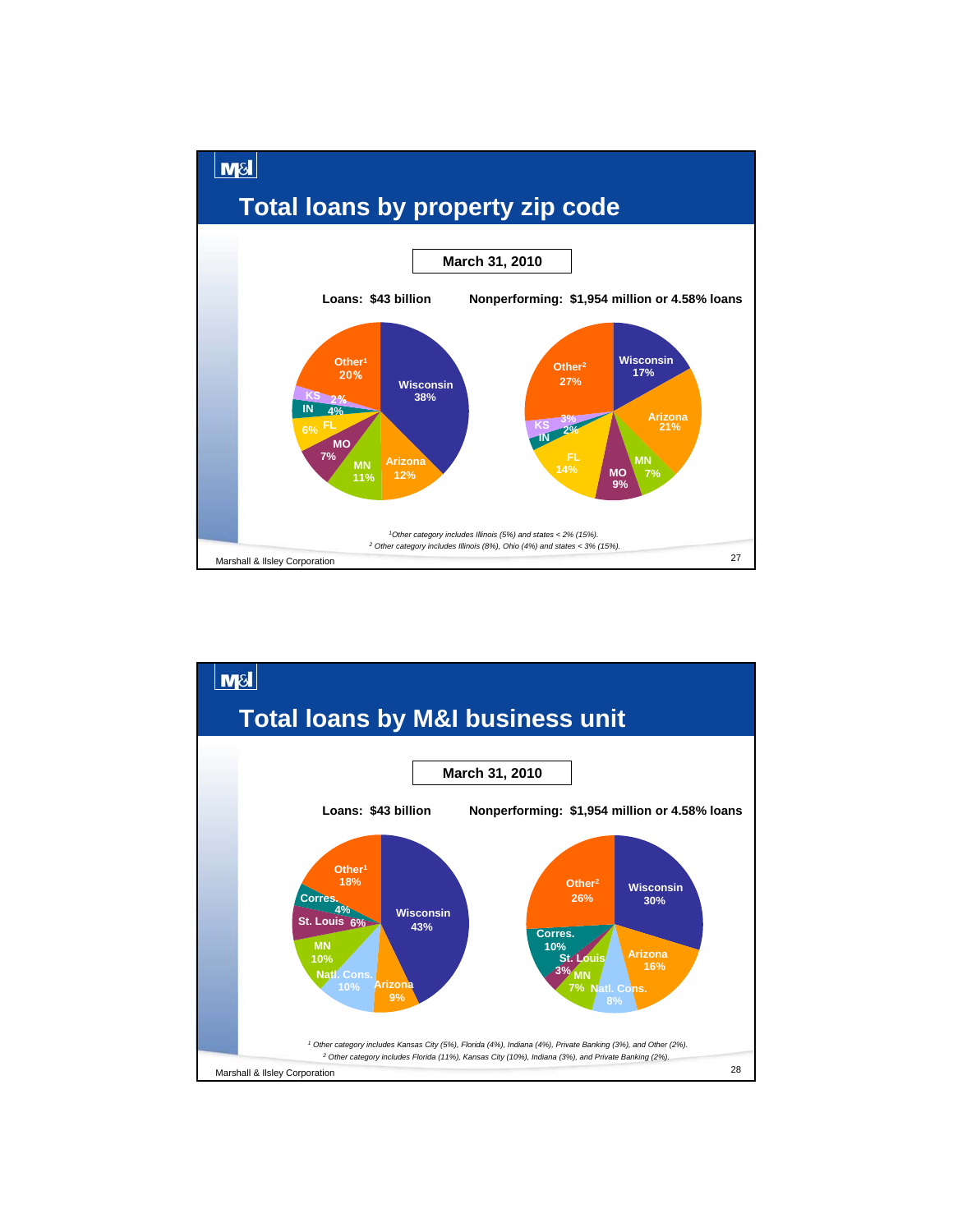

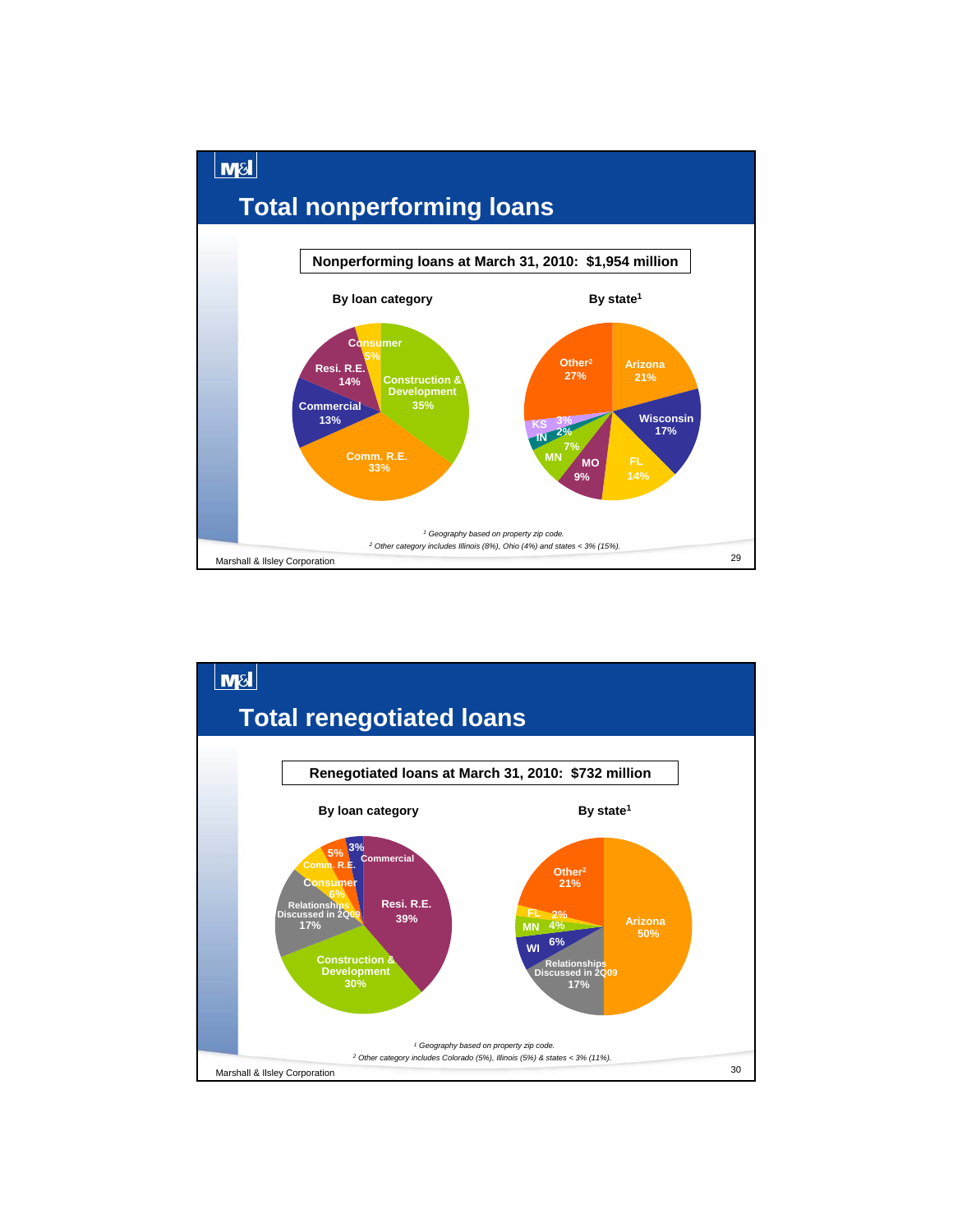

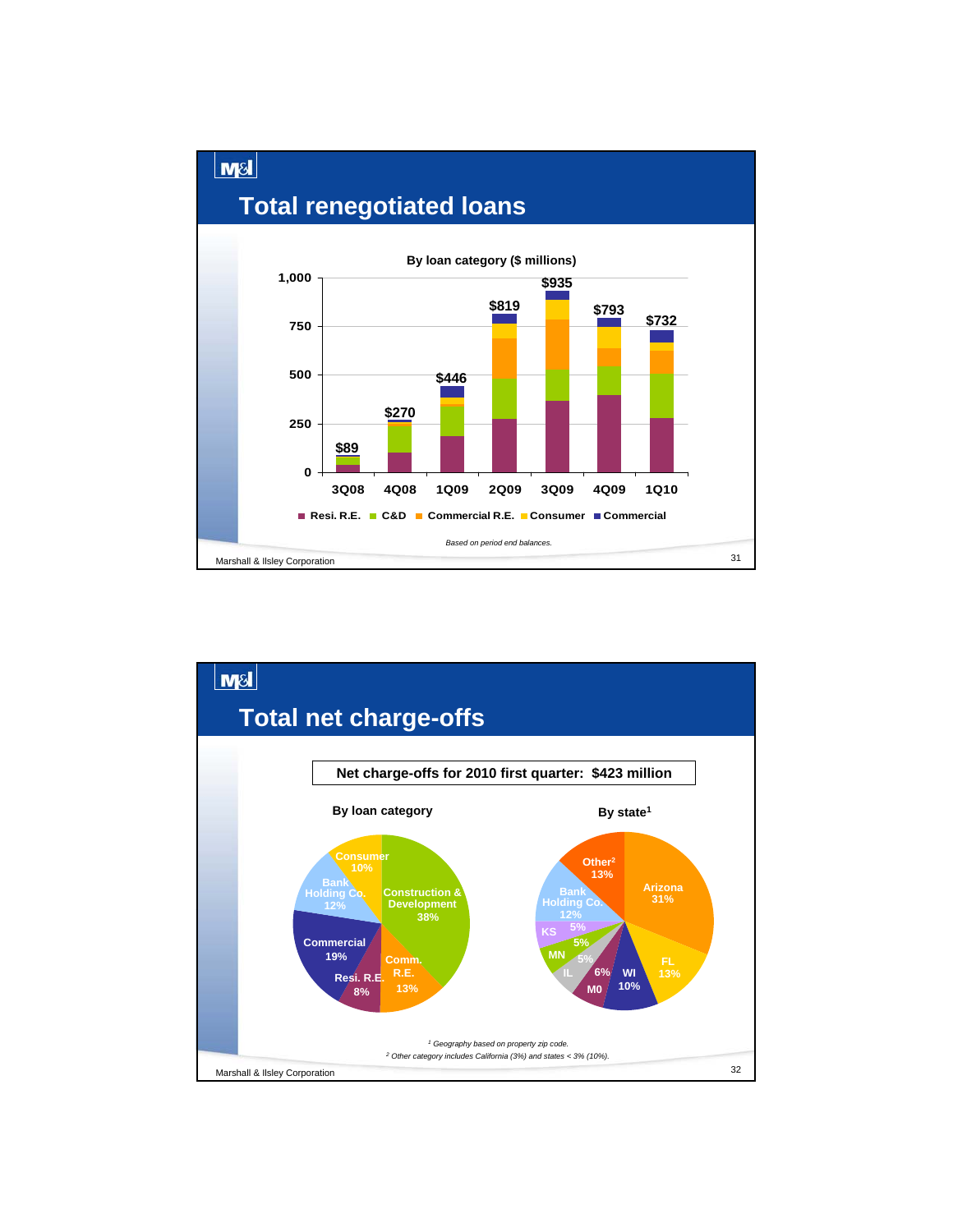

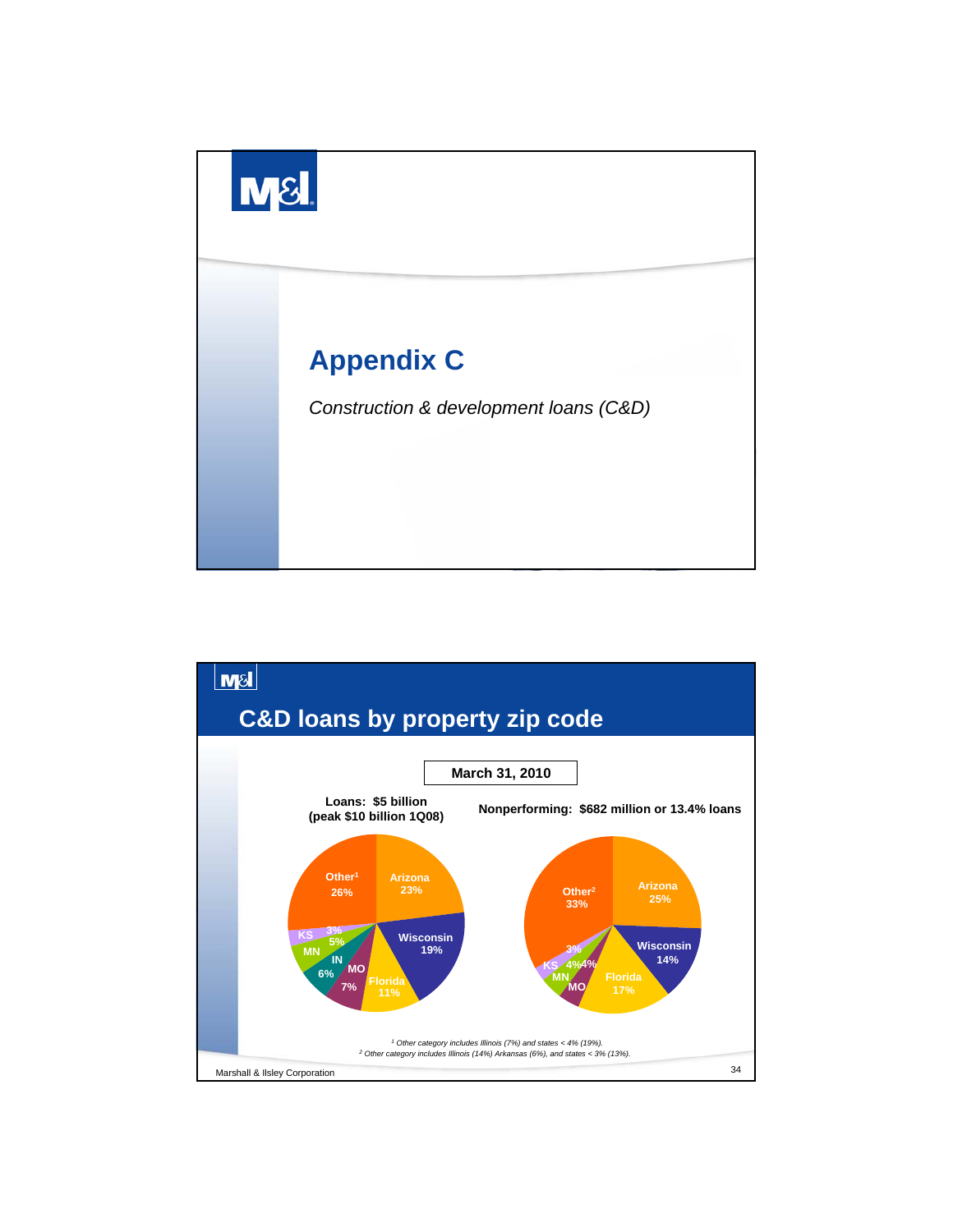

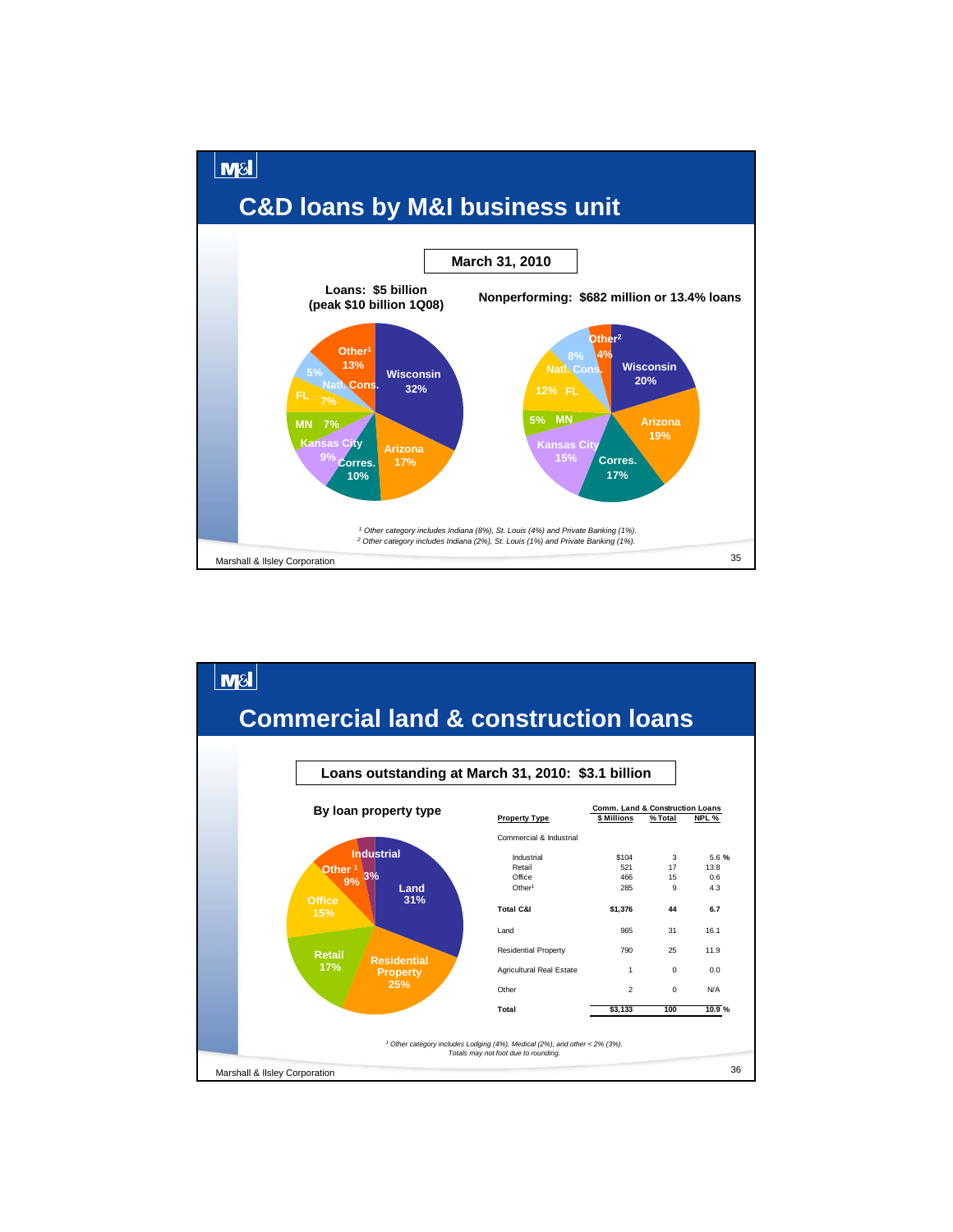

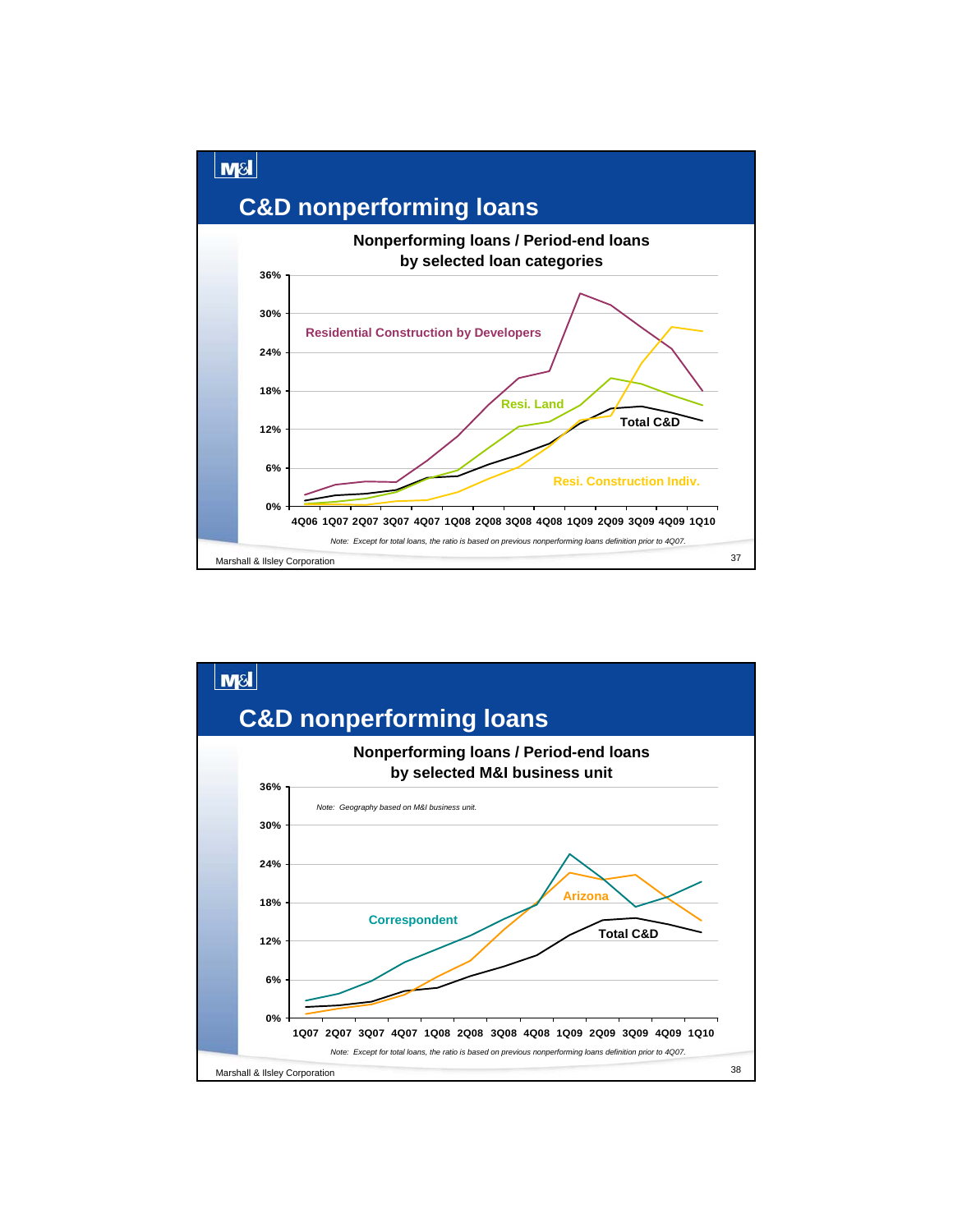

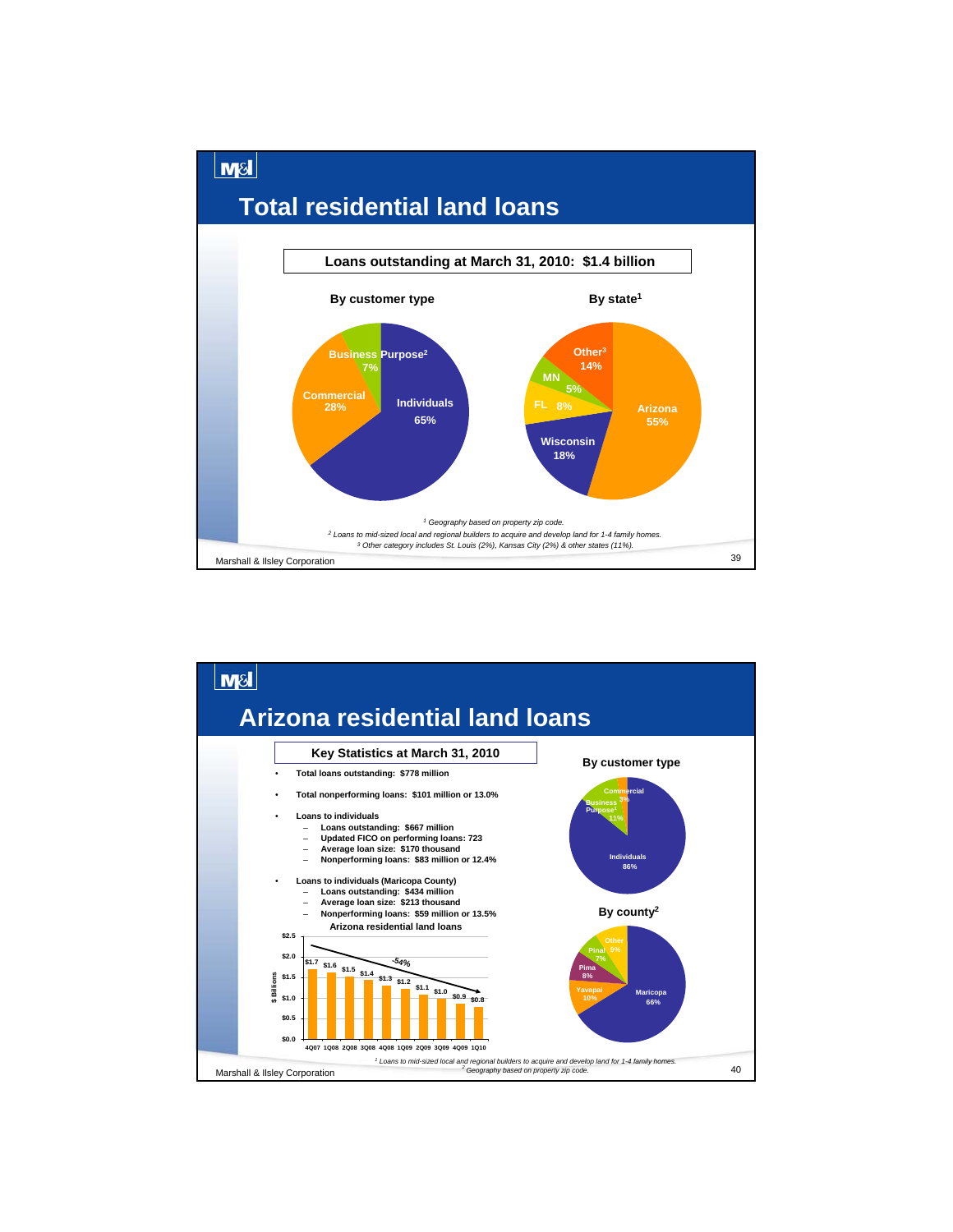

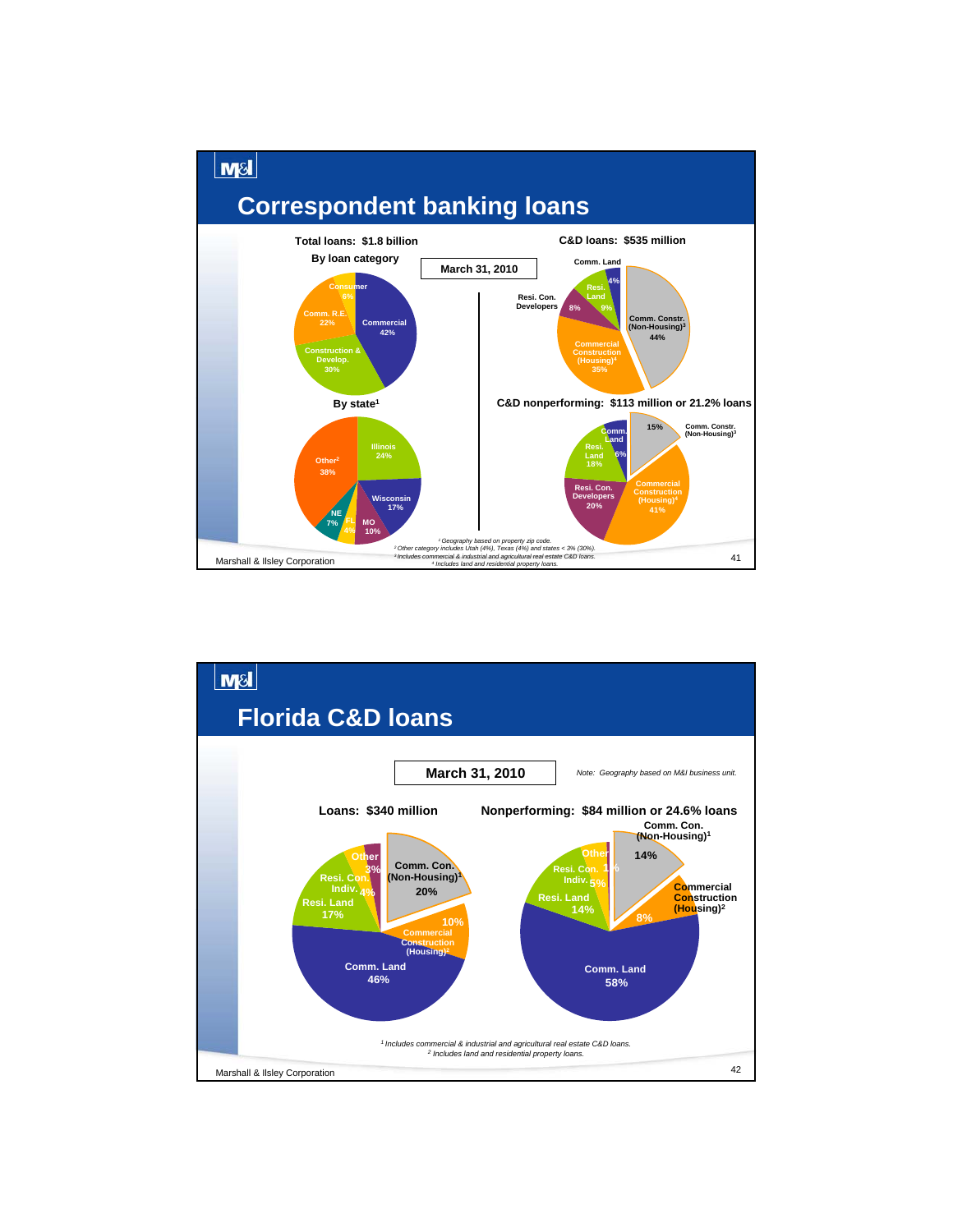

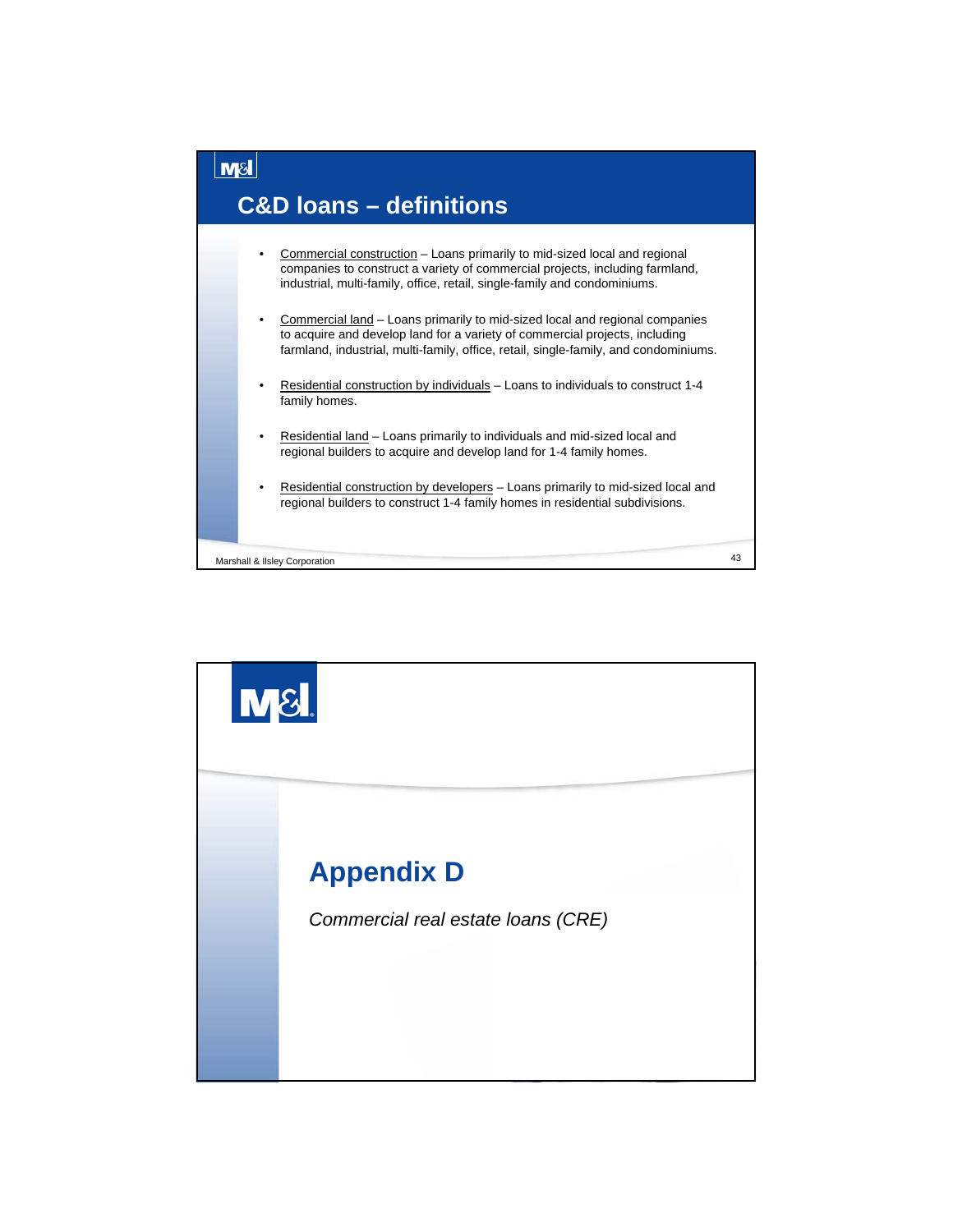

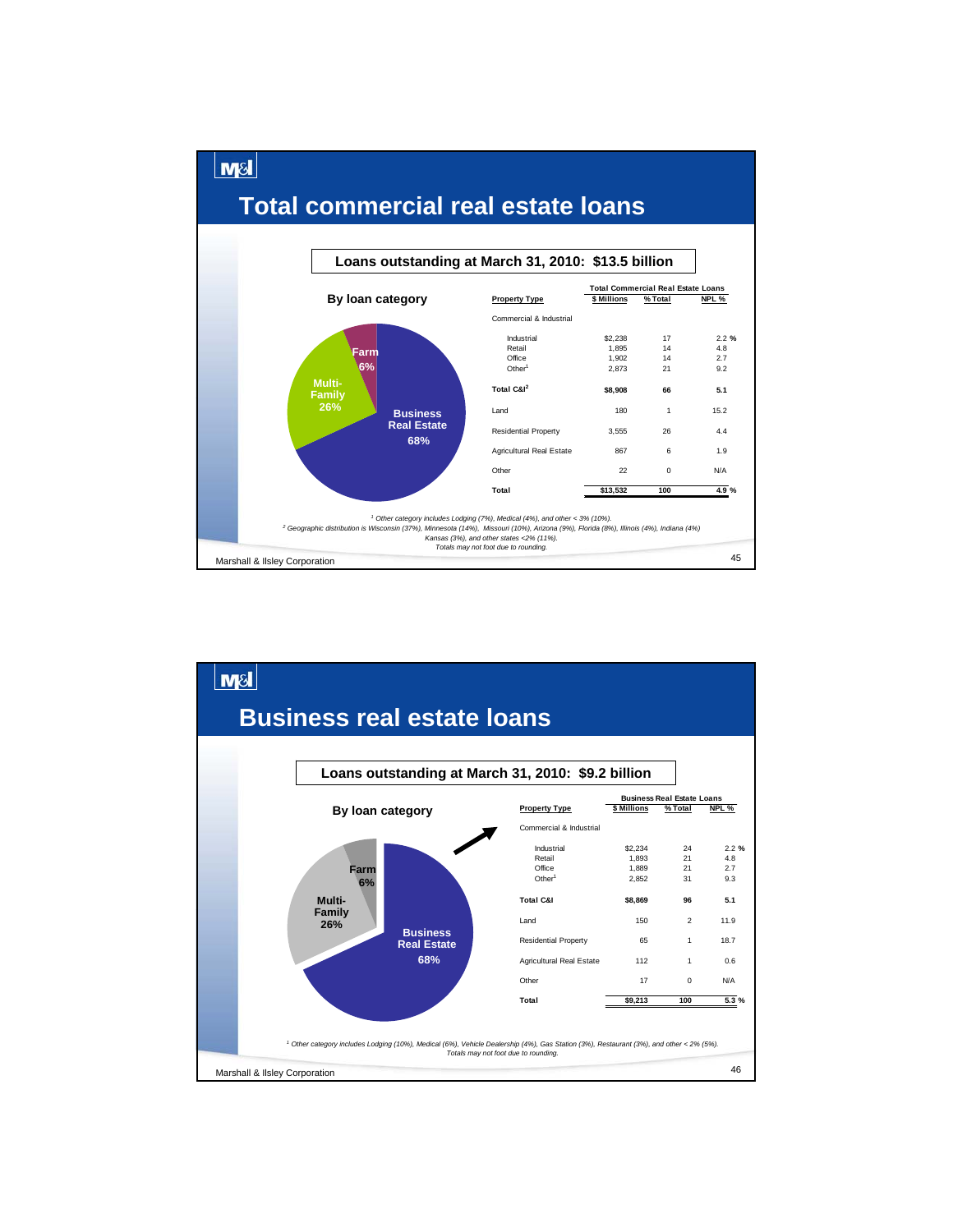

| <b>Loan portfolio statistics</b>                    |             |             |          |          |             |             |          |          |             |
|-----------------------------------------------------|-------------|-------------|----------|----------|-------------|-------------|----------|----------|-------------|
| <b>Total Loans</b>                                  | 1Q08        | <b>2Q08</b> | 3Q08     | 4Q08     | <b>1Q09</b> | <b>2Q09</b> | 3Q09     | 4Q09     | 1Q10        |
| Period-end loans (\$ millions)                      | 49.300.4    | 50,232.5    | 50.417.2 | 49.984.5 | 49.244.7    | 48.183.1    | 46,106.3 | 44.217.6 | 42.648.8    |
| % Total loans                                       | 100.0%      | 100.0%      | 100.0%   | 100.0%   | 100.0%      | 100.0%      | 100.0%   | 100.0%   | 100.0%      |
| 30-89 day delinquency (\$ millions)                 | 837.5       | 901.5       | 1.058.0  | 999.6    | 1.695.8     | 1,060.5     | 842.9    | 708.5    | 704.4       |
| 30-89 day delinquency %                             | 1.70%       | 1.79%       | 2.10%    | 2.00%    | 3.44%       | 2.20%       | 1.83%    | 1.60%    | 1.65%       |
| Nonaccrual loans (\$ millions)                      | 774.1       | 1,006.8     | 1,260.6  | 1,527.0  | 2,074.6     | 2,416.1     | 2,250.1  | 2.044.8  | 1,953.8     |
| Nonaccrual loans %                                  | 1.57%       | 2.00%       | 2.50%    | 3.05%    | 4.21%       | 5.01%       | 4.88%    | 4.62%    | 4.58%       |
| Net charge-offs (\$ millions)                       | 131.1       | 400.7       | 152.3    | 679.8    | 328.0       | 603.3       | 532.7    | 572.3    | 423.4       |
| Net charge-offs % (quarter annualized)              | 1.08%       | 3.23%       | 1.21%    | 5.38%    | 2.67%       | 4.95%       | 4.48%    | 5.01%    | 3.94%       |
| Cumulative net charge-offs (\$ millions)            | 131.1       | 531.8       | 684.1    | 1,363.9  | 1,691.9     | 2,295.2     | 2,827.9  | 3,400.2  | 3,823.6     |
| Total Commercial Real Estate Loans <sup>1</sup>     | <b>1Q08</b> | 2Q08        | 3Q08     | 4Q08     | <b>1Q09</b> | 2Q09        | 3Q09     | 4Q09     | 1Q10        |
| Period-end loans (\$ millions)                      | 11.573.3    | 11.891.1    | 12.114.1 | 12,541.5 | 12.998.9    | 13.938.3    | 13.884.3 | 13.645.9 | 13.532.0    |
| % Total loans                                       | 23.5%       | 23.7%       | 24.0%    | 25.1%    | 26.4%       | 28.9%       | 30.1%    | 30.9%    | 31.7%       |
| 30-89 day delinquency (\$ millions)                 | 99.9        | 123.7       | 131.1    | 129.7    | 537.9       | 277.1       | 138.9    | 135.0    | 159.2       |
| 30-89 day delinquency %                             | 0.86%       | 1.04%       | 1.08%    | 1.03%    | 4.14%       | 1.99%       | 1.00%    | 0.99%    | 1.18%       |
| Nonaccrual loans (\$ millions)                      | 94.5        | 109.1       | 144.9    | 178.3    | 286.6       | 559.2       | 509.6    | 584.9    | 657.1       |
| Nonaccrual loans %                                  | 0.82%       | 0.92%       | 1.20%    | 1.42%    | 2.20%       | 4.01%       | 3.67%    | 4.29%    | 4.86%       |
| Net charge-offs (\$ millions)                       | 7.7         | 13.1        | 7.1      | 72.1     | 34.0        | 55.3        | 69.6     | 78.4     | 53.4        |
| Net charge-offs % (quarter annualized) <sup>3</sup> | 0.27%       | 0.44%       | 0.23%    | 2.29%    | 1.06%       | 1.59%       | 1.99%    | 2.28%    | 1.60%       |
| Cumulative net charge-offs (\$ millions)            | 7.7         | 20.8        | 27.9     | 100.0    | 134.0       | 189.3       | 258.9    | 337.2    | 390.6       |
| Total Construction & Development Loans <sup>2</sup> | <b>1Q08</b> | <b>2Q08</b> | 3Q08     | 4Q08     | 1Q09        | <b>2Q09</b> | 3Q09     | 4Q09     | <b>1Q10</b> |
| Period-end loans (\$ millions)                      | 10.367.5    | 9.968.9     | 9.759.7  | 9.043.3  | 8,251.4     | 6.829.3     | 6.314.2  | 5.538.9  | 5.105.6     |
| % Total loans                                       | 21.0%       | 19.8%       | 19.4%    | 18.1%    | 16.8%       | 14.2%       | 13.7%    | 12.5%    | 12.0%       |
| 30-89 day delinquency (\$ millions)                 | 476.3       | 438.7       | 593.2    | 470.6    | 685.0       | 322.9       | 330.8    | 228.1    | 218.0       |
| 30-89 day delinquency %                             | 4.59%       | 4.40%       | 6.08%    | 5.20%    | 8.30%       | 4.73%       | 5.24%    | 4.12%    | 4.27%       |
| Nonaccrual loans (\$ millions)                      | 492.3       | 650.6       | 782.8    | 882.0    | 1.070.6     | 1.043.4     | 984.5    | 807.5    | 681.5       |
| Nonaccrual loans %                                  | 4.75%       | 6.53%       | 8.02%    | 9.75%    | 12.97%      | 15.28%      | 15.59%   | 14.58%   | 13.35%      |
| Net charge-offs (\$ millions)                       | 105.3       | 330.8       | 89.1     | 461.7    | 176.4       | 235.3       | 171.5    | 270.3    | 159.7       |
| Net charge-offs % (quarter annualized) <sup>3</sup> | 4.08%       | 13.34%      | 3.63%    | 20.31%   | 8.67%       | 13.82%      | 10.77%   | 19.36%   | 12.68%      |
| Cumulative net charge-offs (\$ millions)            | 105.3       | 436.1       | 525.1    | 986.9    | 1,163.3     | 1,398.6     | 1,570.1  | 1,840.4  | 2,000.0     |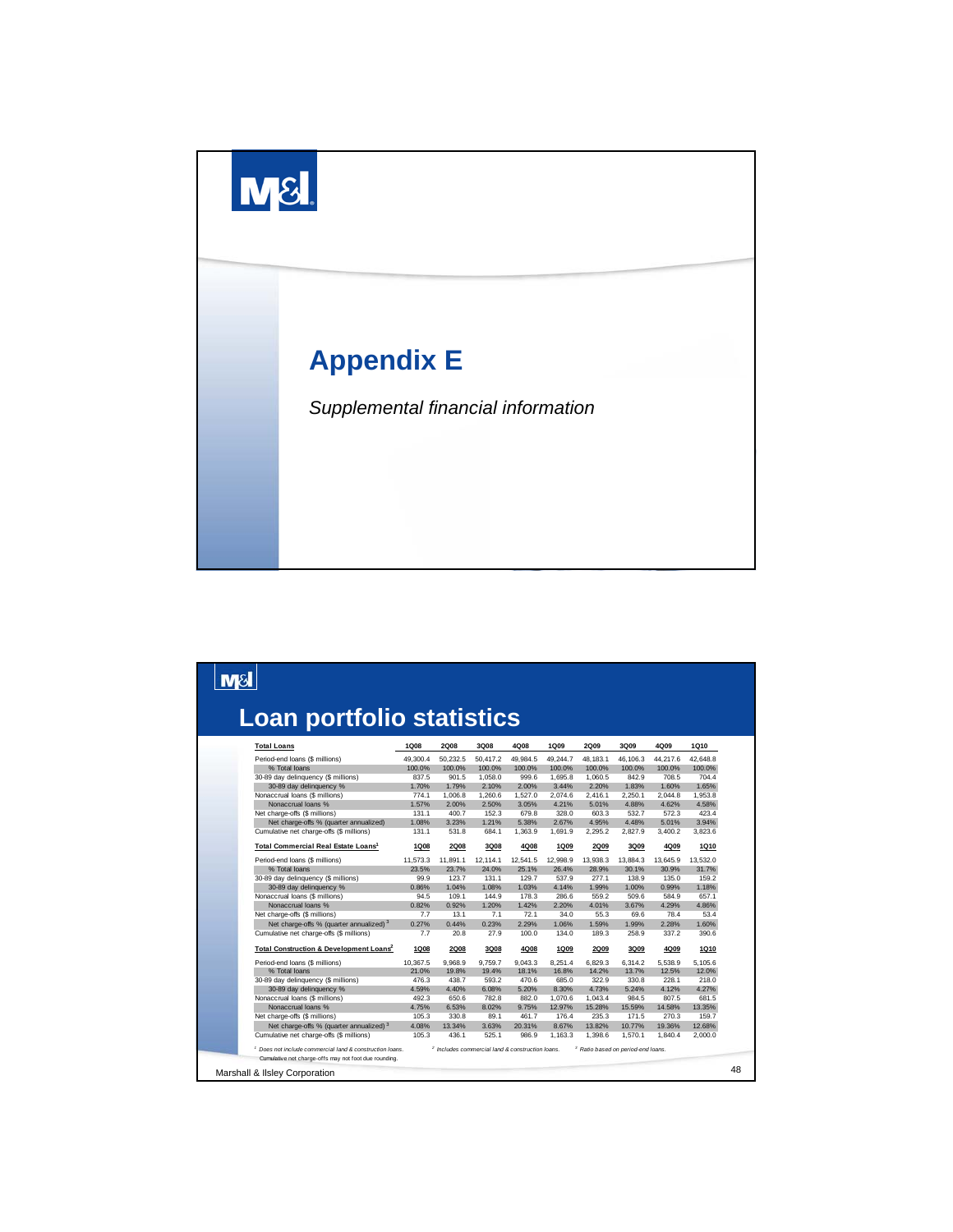#### $\boxed{\text{MSI}}$

 $\boxed{\text{M8}}$ 

## **Loan portfolio statistics**

| <b>Commercial Loans &amp; Leases</b>                                | 1Q08        | <b>2Q08</b> | 3Q08                                          | 4Q08     | 1Q09     | <b>2Q09</b> | 3Q09     | 4Q09     | 1Q10     |
|---------------------------------------------------------------------|-------------|-------------|-----------------------------------------------|----------|----------|-------------|----------|----------|----------|
| Period-end loans (\$ millions)                                      | 15,413.9    | 15,842.0    | 15,710.9                                      | 15,441.7 | 15,107.8 | 14,792.4    | 13,532.9 | 12,949.9 | 12,315.5 |
| % Total loans                                                       | 31.3%       | 31.5%       | 31.2%                                         | 30.9%    | 30.7%    | 30.7%       | 29.4%    | 30.4%    | 28.9%    |
| 30-89 day delinquency (\$ millions)                                 | 54.9        | 114.7       | 65.3                                          | 56.1     | 114.7    | 150.8       | 78.4     | 56.9     | 71.7     |
| 30-89 day delinquency %                                             | 0.36%       | 0.72%       | 0.42%                                         | 0.36%    | 0.76%    | 1.02%       | 0.58%    | 0.44%    | 0.58%    |
| Nonaccrual loans (\$ millions)                                      | 54.2        | 77.7        | 110.9                                         | 168.5    | 336.4    | 431.7       | 411.1    | 350.5    | 252.7    |
| Nonaccrual loans %                                                  | 0.35%       | 0.49%       | 0.71%                                         | 1.09%    | 2.23%    | 2.92%       | 3.04%    | 2.71%    | 2.05%    |
| Net charge-offs (\$ millions)                                       | 3.2         | 35.4        | 29.7                                          | 93.9     | 60.7     | 66.8        | 205.5    | 86.0     | 134.1    |
| Net charge-offs % (quarter annualized) <sup>2</sup>                 | 0.08%       | 0.90%       | 0.75%                                         | 2.42%    | 1.63%    | 1.81%       | 6.02%    | 2.64%    | 4.42%    |
| Cumulative net charge-offs (\$ millions)                            | 3.2         | 38.6        | 68.3                                          | 162.2    | 223.0    | 289.7       | 495.2    | 581.2    | 715.3    |
| Residential Real Estate <sup>1</sup>                                | <b>1Q08</b> | <b>2Q08</b> | 3Q08                                          | 4Q08     | 1Q09     | 2Q09        | 3Q09     | 4Q09     | 1Q10     |
| Period-end loans (\$ millions)                                      | 5.357.7     | 5.631.5     | 5.674.5                                       | 5,733.9  | 5.711.0  | 5.464.6     | 5,135.2  | 4.968.9  | 4.823.8  |
| % Total loans                                                       | 10.9%       | 11.2%       | 11.3%                                         | 11.5%    | 11.6%    | 11.3%       | 11.1%    | 11.7%    | 11.3%    |
| 30-89 day delinquency (\$ millions)                                 | 131.2       | 142.5       | 165.8                                         | 235.4    | 256.5    | 207.9       | 186.3    | 193.2    | 170.8    |
| 30-89 day delinquency %                                             | 2.45%       | 2.53%       | 2.92%                                         | 4.11%    | 4.49%    | 3.80%       | 3.63%    | 3.89%    | 3.54%    |
| Nonaccrual loans (\$ millions)                                      | 83.1        | 114.1       | 159.1                                         | 221.8    | 291.9    | 285.7       | 236.8    | 206.1    | 269.6    |
| Nonaccrual loans %                                                  | 1.55%       | 2.03%       | 2.80%                                         | 3.87%    | 5.11%    | 5.23%       | 4.61%    | 4.15%    | 5.59%    |
| Net charge-offs (\$ millions)                                       | 3.4         | 6.4         | 10.0                                          | 18.9     | 27.8     | 204.5       | 47.2     | 75.3     | 32.4     |
| Net charge-offs % (quarter annualized) <sup>2</sup>                 | 0.26%       | 0.46%       | 0.70%                                         | 1.31%    | 1.97%    | 15.01%      | 3.65%    | 6.01%    | 2.73%    |
| Cumulative net charge-offs (\$ millions)                            | 3.4         | 9.8         | 19.8                                          | 38.7     | 66.4     | 270.9       | 318.2    | 393.5    | 425.9    |
| <b>Home Equity Loans &amp; Lines</b>                                | <b>1Q08</b> | <b>2Q08</b> | 3Q08                                          | 4Q08     | 1Q09     | <b>2Q09</b> | 3Q09     | 4Q09     | 1Q10     |
| Period-end loans (\$ millions)                                      | 4,722.1     | 4.991.5     | 5.053.1                                       | 5.082.0  | 5.025.1  | 4.911.5     | 4.812.6  | 4.714.6  | 4.590.1  |
| % Total loans                                                       | 9.6%        | 9.9%        | 10.0%                                         | 10.2%    | 10.2%    | 10.2%       | 10.4%    | 11.1%    | 10.8%    |
| 30-89 day delinquency (\$ millions)                                 | 63.7        | 72.9        | 84.7                                          | 96.7     | 85.9     | 92.4        | 92.1     | 75.5     | 71.8     |
| 30-89 day delinquency %                                             | 1.35%       | 1.46%       | 1.68%                                         | 1.90%    | 1.71%    | 1.88%       | 1.91%    | 1.60%    | 1.56%    |
| Nonaccrual loans (\$ millions)                                      | 45.2        | 51.2        | 59.3                                          | 67.3     | 83.5     | 86.4        | 94.5     | 84.9     | 80.0     |
| Nonaccrual loans %                                                  | 0.96%       | 1.03%       | 1.17%                                         | 1.32%    | 1.66%    | 1.76%       | 1.96%    | 1.80%    | 1.74%    |
| Net charge-offs (\$ millions)                                       | 5.4         | 8.0         | 10.8                                          | 20.4     | 19.4     | 33.4        | 29.2     | 34.6     | 34.1     |
| Net charge-offs % (quarter annualized) <sup>2</sup>                 | 0.46%       | 0.65%       | 0.85%                                         | 1.59%    | 1.56%    | 2.73%       | 2.40%    | 2.91%    | 3.02%    |
| Cumulative net charge-offs (\$ millions)                            | 5.4         | 13.4        | 24.2                                          | 44.5     | 63.9     | 97.3        | 126.5    | 161.1    | 195.2    |
| Does not include residential land & residential construction loans. |             |             | <sup>2</sup> Ratio based on period-end loans. |          |          |             |          |          |          |
| Cumulative net charge-offs may not foot due rounding.               |             |             |                                               |          |          |             |          |          |          |

## **Adjusted reserve coverage calculation**

| <b>Reconciliation - Period End Balances Millions \$</b>                                                                               |                     |           |                     |           |                     |           |                     |           |                     |
|---------------------------------------------------------------------------------------------------------------------------------------|---------------------|-----------|---------------------|-----------|---------------------|-----------|---------------------|-----------|---------------------|
| Coverage Ratio Components                                                                                                             | 1st Quarter<br>2010 | % Total   | 4th Quarter<br>2009 | % Total   | 3rd Quarter<br>2009 | % Total   | 2nd Quarter<br>2009 | % Total   | 1st Quarter<br>2009 |
| Reserve for Loans & Lease Losses                                                                                                      | \$1,515             | 100%      | \$1,481             | 100%      | \$1,414             | 100%      | \$1,368             | 100%      | \$1,352             |
| Less Reserve for Specifically Analyzed Nonperforming Loans (1)<br>Less Reserve for Renegotiated Loans                                 | 228<br>132          | 15%<br>9% | 262<br>121          | 18%<br>8% | 245<br>124          | 17%<br>9% | 215<br>109          | 16%<br>8% | 159<br>64           |
| Adjusted Reserve for Loans & Lease Losses                                                                                             | \$1.155             | 76%       | \$1,098             | 74%       | S1.045              | 74%       | \$1,044             | 76%       | \$1.129             |
| Total Nonperforming Loans & Leases                                                                                                    | \$1,954             | 100%      | \$2,045             | 100%      | \$2,250             | 100%      | \$2,416             | 100%      | \$2,075             |
| Less Specifically Analyzed Nonperforming Loans                                                                                        | 1.321               | 68%       | 1.417               | 69%       | 1.550               | 69%       | 1.724               | 71%       | 1.240               |
| Adjusted Total Nonperforming Loans & Leases                                                                                           | \$633               | 32%       | \$628               | 31%       | \$700               | 31%       | \$692               | 29%       | \$835               |
| Coverage Ratio<br>Reserve for Loans & Lease Losses /                                                                                  |                     |           |                     |           |                     |           |                     |           |                     |
| Total Nonperforming Loans & Leases (Excluding Held for Sale)                                                                          | 80%                 |           | 75%                 |           | 67%                 |           | 62%                 |           | 69%                 |
| Adjusted Reserve for Loans & Lease Losses /<br>Adjusted Total Nonperforming Loans & Leases (Including Held for Sale)                  | 182%                |           | 175%                |           | 149%                |           | 151%                |           | 135%                |
| (1) In addition, partial charge-offs have been taken against the specifically analyzed loans.<br>Totals may not foot due to rounding. |                     |           |                     |           |                     |           |                     |           |                     |
|                                                                                                                                       |                     |           |                     |           |                     |           |                     |           |                     |
|                                                                                                                                       |                     |           |                     |           |                     |           |                     |           |                     |
|                                                                                                                                       |                     |           |                     |           |                     |           |                     |           |                     |